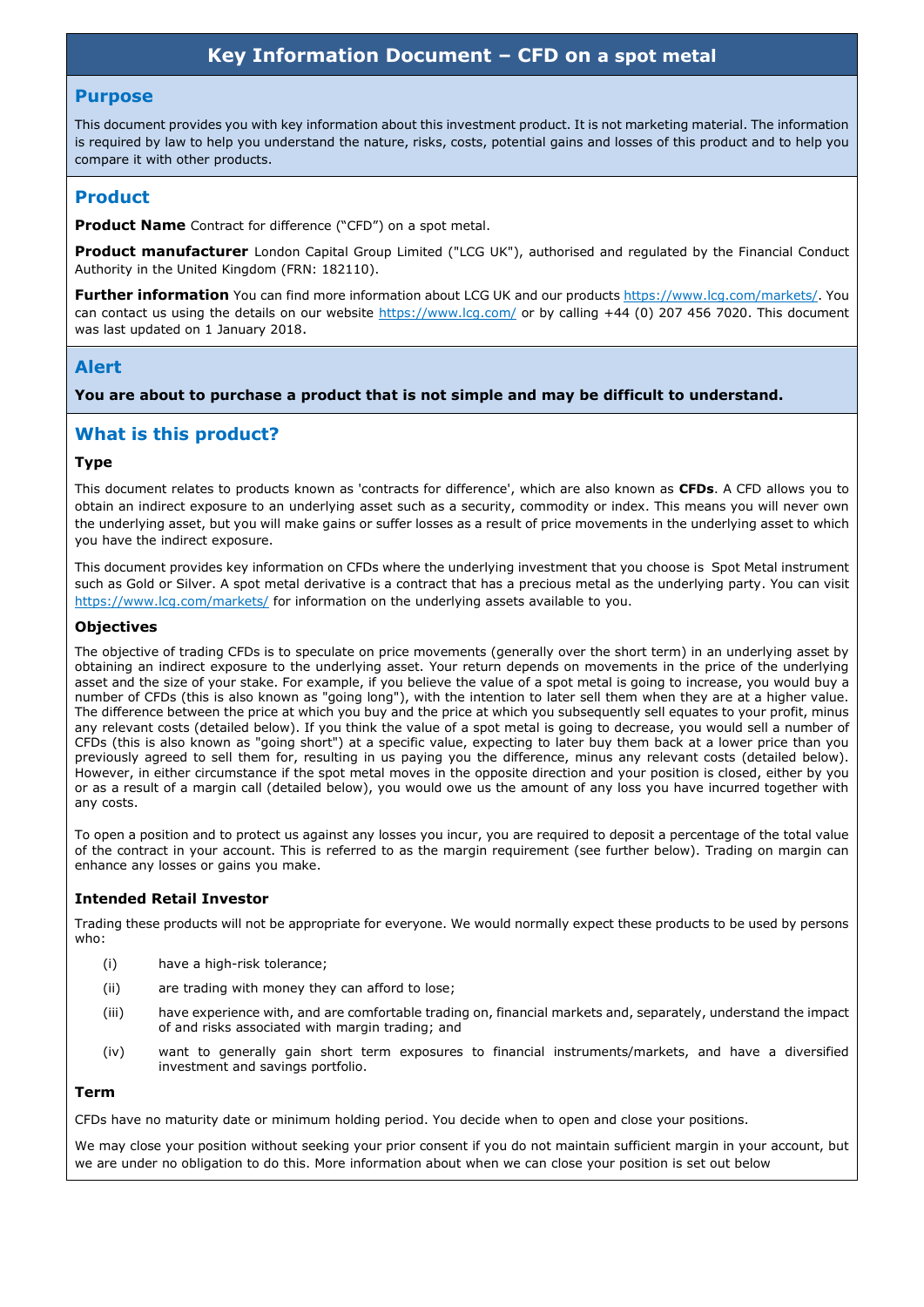## **What are the risks and what could I get in return?**

### **Risk Indicator**

| $\overline{\phantom{a}}$ | AI R<br>$\mathbf{R} \parallel \boldsymbol{\varLambda}$<br>- F | $\epsilon$<br>и. |  |
|--------------------------|---------------------------------------------------------------|------------------|--|
|--------------------------|---------------------------------------------------------------|------------------|--|

Lower risk **Higher risk** Higher risk There is no recommended or minimum holding period for this product. You must maintain sufficient margin in your account to keep your positions open. Trading on margin means you could lose significantly more than your initial investment. **!**

The summary risk indicator is a guide to the level of risk of these products compared to other products. It shows how likely it is that the product will lose money because of movements in the markets or because we are not able to pay you. We have classified these products as 7 out of 7, which is the highest risk class. This is because there is a very high chance that you could lose more than your initial investment. Figures published by the Financial Conduct Authority show that approximately 82% of retail clients lose money on CFD products.

#### **Be aware of currency risk. You will receive payments in a different currency, so the final return you will get depends on the exchange rate between the two currencies. This risk is not considered in the indicator shown above.**

**In some circumstances you may be required to make further payments to pay for losses. The total loss you may incur may significantly exceed the amount invested.** Your losses can materialise quickly due to the use of margin (see further below).

CFD trading requires you to maintain a certain level of funds in your account to keep your positions open. This is called margin. You will be able to open a position by depositing only a small percentage of the notional value of the position, creating a leveraged position. Leverage can significantly magnify your gains and losses. If the funds in your account are no longer sufficient to keep your position open, you will be required to make up this shortfall. This is a margin call. If you do not meet your margin call, we may close your position (immediately and without notice) and you will realise any losses. You could, therefore, lose more than your entire investment.

Our CFDs are not listed on any exchange, and the prices and other conditions are set by us in accordance with our best execution policy. The contract can be closed only with us, and are not transferable to any other provider. If you have multiple positions with us, your risk may be cumulative and not limited to one position.

The tax regime of the country in which you are domiciled may impact your return.

This product does not include any protection from future market performance so you could lose some or all of your investment. If we are not able to pay you what is owed, you could lose your entire investment. However, you may benefit from a consumer protection scheme (see the section 'what happens if LCG UK is unable to pay out'). The indicator shown above does not consider this protection.

### **Performance Scenarios**

This key information document is not specific to a particular product. It applies to a CFD on any spot metal. However, each CFD you enter into with us is specific to you and your choices. You will be responsible for choosing the underlying a spot metal; when you open and close your position; the size of your position and your margin; and whether to use any risk mitigation features we offer (such as stop loss orders), for example. Each of your positions will also be impacted by any other open position you have with us. These underlying options offered for each CFD will have a material impact on the risk and return of your investment. Specific information on the underlying investment options is available https://www.lcg.com/markets/.

This table shows the money you could get back under different scenarios. The scenarios assume you choose to buy 1 CFD contract relating to an underlying asset, Spot Gold. For example; Spot Gold is currently trading around 1257. This particular CFD contract is priced at \$100 per contract, meaning you will make or lose \$100 for every point the price moves up or down. Assuming the price at which you buy is 1257 you will have a notional exposure to the underlying asset of \$125,700 (\$100 x price). You will have to deposit at least \$629 as margin, which is 0.5% of your notional exposure, leading to a leveraged exposure of 200:1. The scenarios also assume we charge an overnight financing fee, starting from 0.5% annualised on top of the relevant overnight market rate, in addition to our spread but there are no other fees. It is assumed you deposit £1000 into your account to start and the GBPUSD conversion rate is 1.34.

| Notional exposure of \$125,700   Initial margin \$629   Leverage 0.5% |                                     |             |              |  |  |
|-----------------------------------------------------------------------|-------------------------------------|-------------|--------------|--|--|
| <b>Scenarios</b>                                                      |                                     | Intra-dav   | 10 days      |  |  |
| <b>Stress scenario:</b> The price falls by 10.3                       | What you will lose after costs      | -\$1,030.00 | $-$1,047.50$ |  |  |
| points and we close you out at 1246.7                                 | Percentage return                   | $-77.0\%$   | -78.0%       |  |  |
| <b>Unfavourable scenario:</b> The price falls                         | What you will lose after costs      | -\$400.00   | -\$417.50    |  |  |
| by 4 points and you exit the position                                 | Percentage return                   | $-29.9%$    | $-31.2%$     |  |  |
| <b>Moderate scenario:</b> The price does not                          | What you will lose after costs      | -\$30.00    | -\$47.50     |  |  |
| change and you exit the position at 1256.7                            | Percentage return                   | $-2.2%$     | $-3.5%$      |  |  |
| <b>Favourable scenario:</b> The price increases                       | What you might get back after costs | \$400.00    | \$382.50     |  |  |
| by 4 points and you exit the position                                 | Percentage return                   | 29.9%       | 28.5%        |  |  |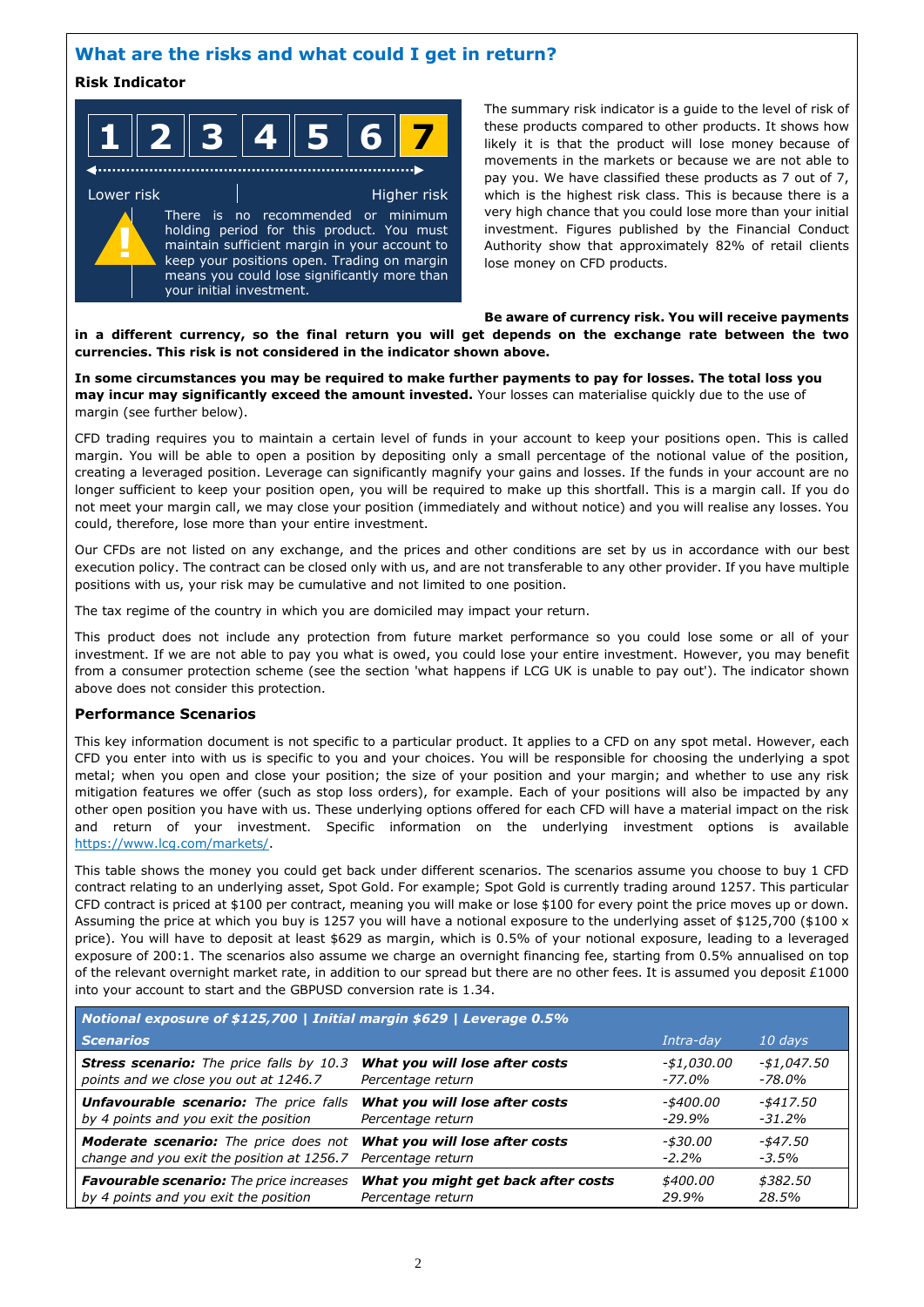The stress scenario above shows how small price movements can rapidly lead to losses and in this circumstance, will result in a forced close out of your position. In this stress scenario you may owe us additional money for your trading losses and lose more than your investment. This does not take into account a situation where we are unable to pay you.

The scenarios shown illustrate how your investment could perform. You can compare them with the scenarios of other products. The scenarios presented are an estimate of future performance and are not exact indicators. What you get will vary depending on how the market performs and how long you keep the investment.

The figures shown include all the costs of the product itself. The figures do not take into account your personal tax situation, which may also affect how much you get back. This performance scenario assumes you only have one position open, and does not take into account the negative or positive cumulative balance you may have if you have multiple open positions with us.

# **What happens if London Capital Group Limited is unable to pay out?**

If London Capital Group Limited is unable to meet its financial obligations to you, this could cause you to lose the value of any CFDs you have with London Capital Group Limited. London Capital Group Limited segregates your funds from its own money in accordance with the UK FCA's Client Asset rules. Should segregation fail, your investment is covered by the UK's Financial Services Compensation Scheme (FSCS) which covers eligible investments up to £50,000 per person, per firm. See www.fscs.org.uk.

## **What are the costs?**

This table shows the different types of costs involved when you trade CFD products

| <b>One off</b><br>costs | <b>Spread</b>                     | The spread is the difference between the buy (offer) and sell (bid) price that<br>we quote. For example, if the underlying asset is trading at 100, our offer<br>price (the price at which you can buy) might be 101 and our bid price (the<br>price at which you can sell) might be 99. You pay the spread on opening and<br>closing a contract.                                                                                                         |
|-------------------------|-----------------------------------|-----------------------------------------------------------------------------------------------------------------------------------------------------------------------------------------------------------------------------------------------------------------------------------------------------------------------------------------------------------------------------------------------------------------------------------------------------------|
|                         | <b>Currency</b><br>conversion     | A currency conversion rate is charged if dealing in a currency other than your account<br>currency. If your account is denominated in GBP and you are trading a USD<br>instrument, any P&L realised in USD will be converted back into GBP, currently we<br>charge 0.5% on such transactions.                                                                                                                                                             |
| <b>Ongoing</b><br>costs | <b>Overnight</b><br>holding costs | Cash positions on your account at the end of a trading will be subject to overnight<br>holding costs. These can be positive or negative depending on the direction of the<br>position, and the current holding rate.                                                                                                                                                                                                                                      |
|                         |                                   | The usual market terms for holding costs related to Spot Metals (related to FX funding)<br>is swap or tom-next. The charge is shown in terms of pips (or points on MT4) and is<br>the difference between the interest paid to borrow the currency that is being notionally<br>sold, and the interest received from the opposing currency that is being held. We will<br>apply an additional 0.5% annualised borrow charge on top of the market swap rate. |
| <b>Other</b><br>costs   | <b>Distributor</b><br>fees        | We may make payments from time to time to certain partners who introduce<br>business to us. These payments made be based on the revenues we earn and your<br>trading activity. We only make these payments if they do<br>not breach the                                                                                                                                                                                                                   |
|                         |                                   | Financial Conduct Authority in the United Kingdom rules on inducements.                                                                                                                                                                                                                                                                                                                                                                                   |

The costs will vary depending on the underlying investment options you choose. Specific information can be found https://www.lcg.com/markets/spreads-costs/.

# **How long should I hold it and can I take money out early?**

This product generally has no fixed term and will expire when you choose to exit the product or in the event you do not have available margin. You should monitor the product to determine when the appropriate time is to exit. **You can close your contract at any time.**

## **How can I complain?**

If you wish to make a complaint, you should contact our client services team on +44 (0) 207 456 7020, or email customerservices@lcg.com. If you do not feel your complaint has been resolved satisfactorily, you are able to refer your complaint to the Financial Ombudsman Service (FOS). See www.financial-ombudsman.org.uk for further information.